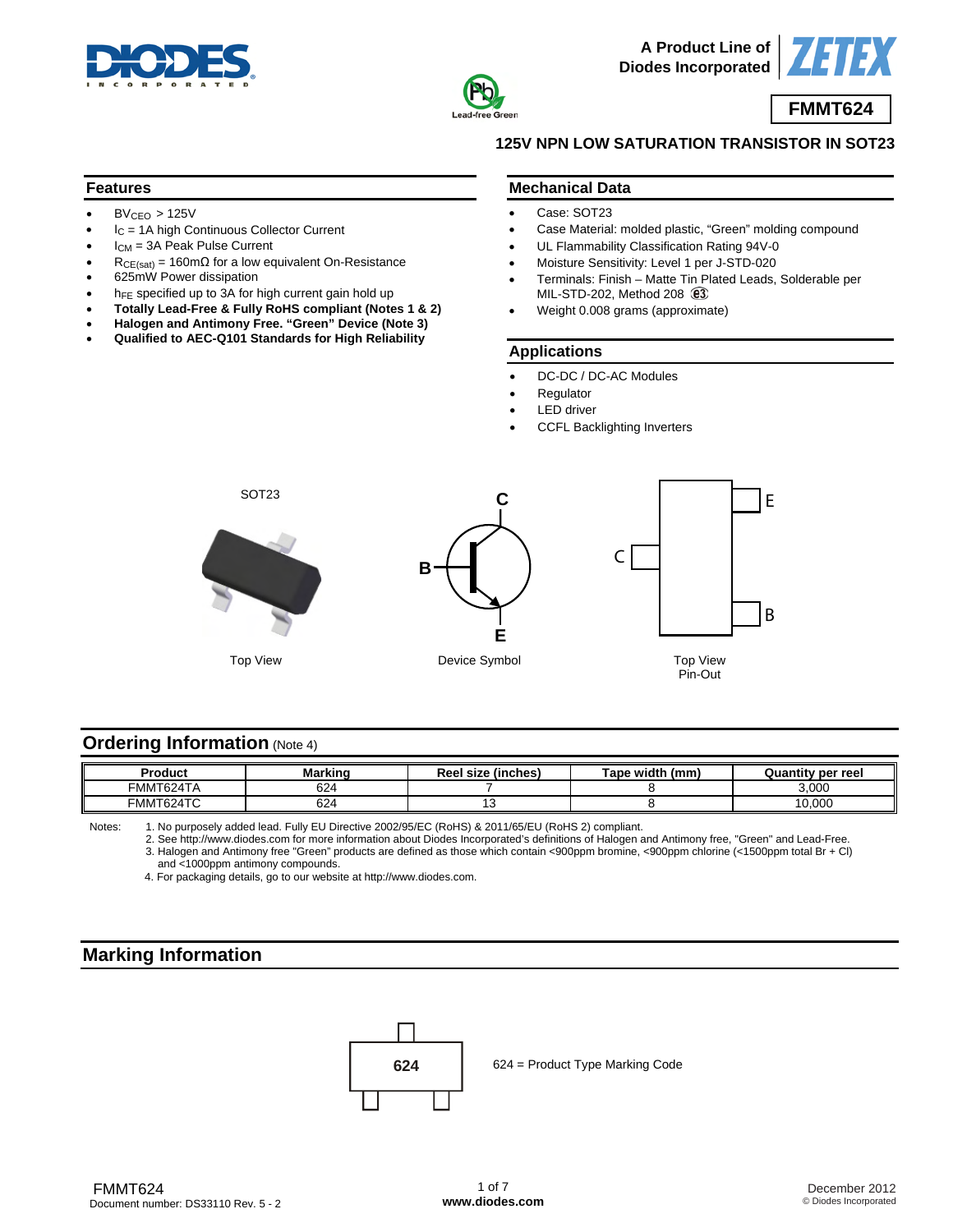



### **Maximum Ratings** (@T<sub>A</sub> = +25°C, unless otherwise specified.)

| <b>Characteristic</b>        | Symbol                  | Value | Unit |
|------------------------------|-------------------------|-------|------|
| Collector-Base Voltage       | <b>V</b> <sub>CВО</sub> | 125   |      |
| Collector-Emitter Voltage    | <b>V<sub>CEO</sub></b>  | 125   |      |
| Emitter-Base Voltage         | <b>VEBO</b>             |       |      |
| Continuous Collector Current | IC.                     |       |      |
| Peak Pulse Current (Note 5)  | <b>ICM</b>              |       |      |
| <b>Base Current</b>          |                         | 500   | mA   |

### **Thermal Characteristics** (@T<sub>A</sub> = +25°C, unless otherwise specified.)

| <b>Characteristic</b>                            | <b>Symbol</b>    | Value           | Unit          |
|--------------------------------------------------|------------------|-----------------|---------------|
| Power Dissipation (Note 5)                       | Рn               | 625             | mW            |
| Power Dissipation (Note 6)                       |                  | 806             | mW            |
| Thermal Resistance, Junction to Ambient (Note 5) | R <sub>0JA</sub> | 200             | °C/W          |
| Thermal Resistance, Junction to Ambient (Note 6) | $R_{0,IA}$       | 155             | °C/W          |
| Thermal Resistance, Junction to Leads (Note 7)   | RejL             | 194             | $\degree$ C/W |
| Operating and Storage Temperature Range          | Гл. Tsтg         | $-55$ to $+150$ | $\sim$        |

## **ESD Ratings** (Note 8)

| Characteristic                                            | Svmbol            | Value      | Unit | <b>JEDEC Class</b> |
|-----------------------------------------------------------|-------------------|------------|------|--------------------|
| Electr<br>Human Body Model<br>. Discharge<br>rostatic     | <b>HBM</b><br>ESD | 4.000      |      | ЗA                 |
| Electrostatic Discharge<br><b>Machine Model</b><br>$\sim$ | ESD MM            | $\geq 400$ |      |                    |

Notes: 5. For a device surface mounted on 25mm X 25mm FR4 PCB with high coverage of single sided 1 oz copper, in still air conditions; the device is measured when operating in a steady-state condition.

6. Same as note 5, except the device is measured at  $t ≤ 5$  sec.

7. Thermal resistance from junction to solder-point (at the end of the collector lead).

8. Refer to JEDEC specification JESD22-A114 and JESD22-A115.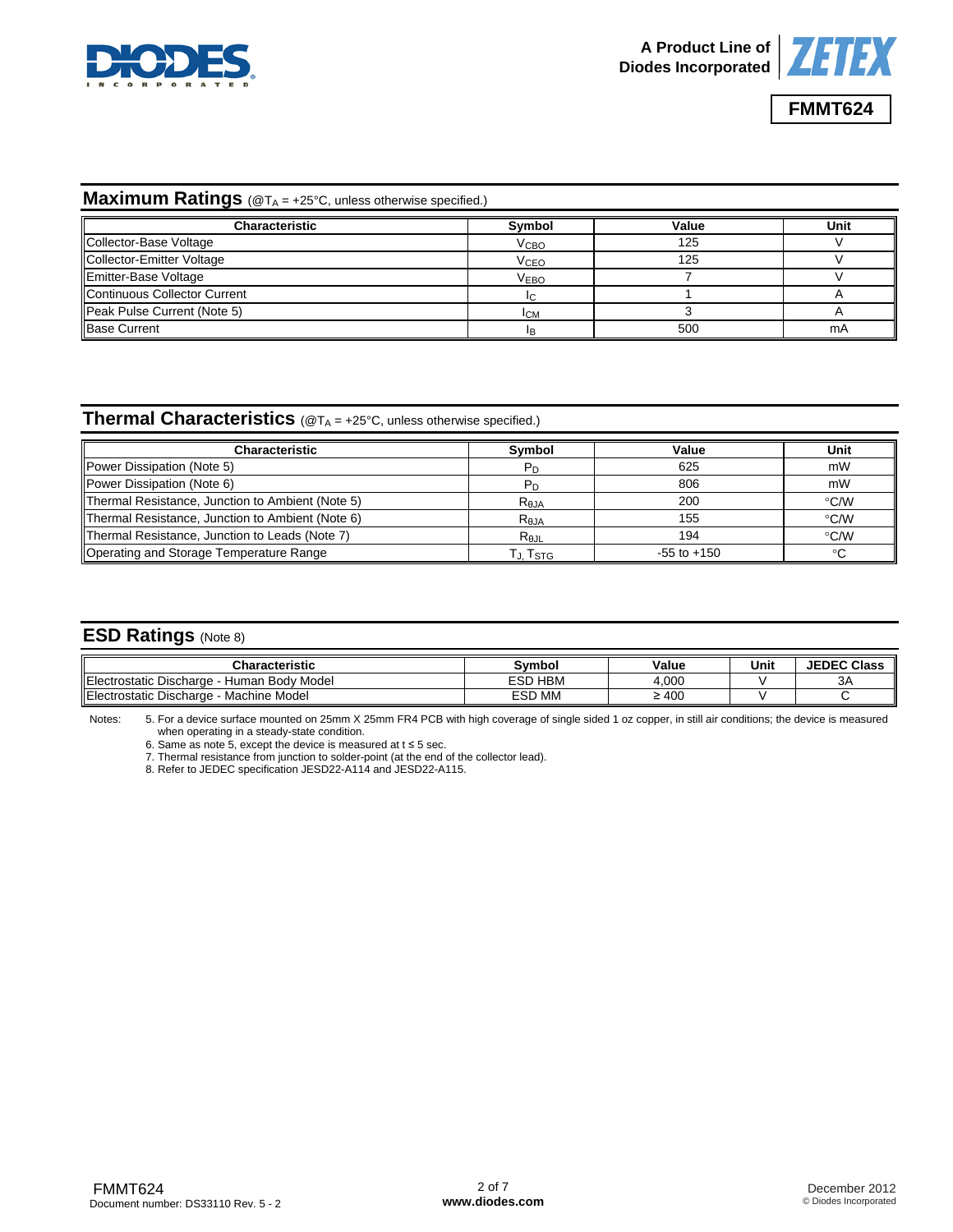



# **Thermal Characteristics and Derating information**

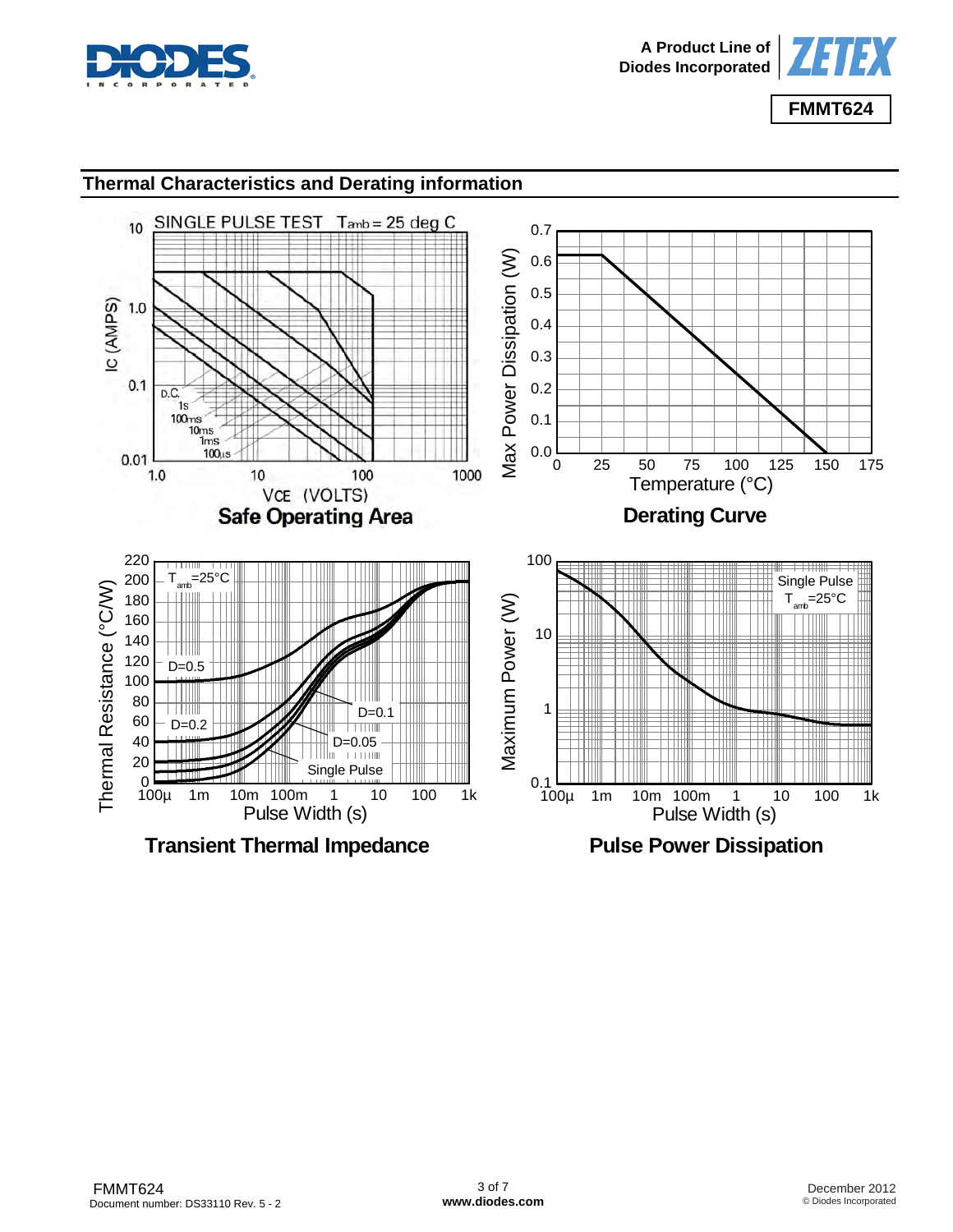



# **Electrical Characteristics** (@TA = +25°C, unless otherwise specified.)

| Characteristic                                 | Symbol                  | Min                          | Typ                     | Max                      | Unit       | <b>Test Condition</b>                                                                                                                 |
|------------------------------------------------|-------------------------|------------------------------|-------------------------|--------------------------|------------|---------------------------------------------------------------------------------------------------------------------------------------|
| Collector-Base Breakdown Voltage               | <b>BV<sub>CBO</sub></b> | 125                          | 250                     |                          | $\vee$     | $IC = 100µA$                                                                                                                          |
| Collector-Emitter Breakdown Voltage (Note 9)   | <b>BV<sub>CEO</sub></b> | 125                          | 160                     |                          | V          | $IC = 1mA$                                                                                                                            |
| Emitter-Base Breakdown Voltage                 | BV <sub>EBO</sub>       | 7                            | 8.3                     | $\blacksquare$           | V          | $IE = 100µA$                                                                                                                          |
| Collector Cut-off Current                      | I <sub>CBO</sub>        | ۰                            | $<$ 10                  | 100                      | nA         | $V_{CB} = 100V$                                                                                                                       |
| Emitter Cut-off Current                        | <b>IEBO</b>             | $\blacksquare$               | $<$ 10                  | 100                      | nA         | $V_{EB} = 6.0V$                                                                                                                       |
| Collector Emitter Cut-off Current              | $I_{CES}$               | $\qquad \qquad \blacksquare$ | $<$ 10                  | 100                      | nA         | $V_{CFS} = 100V$                                                                                                                      |
| Static Forward Current Transfer Ratio (Note 9) | $h_{FE}$                | 200<br>300<br>100            | 400<br>450<br>140<br>18 |                          |            | $I_C = 10mA$ , $V_{CE} = 10V$<br>$I_C = 200 \text{mA}$ , $V_{CE} = 10V$<br>$I_C = 1A$ , $V_{CF} = 10V$<br>$I_C = 3A$ , $V_{CE} = 10V$ |
| Collector-Emitter Saturation Voltage (Note 9)  | VCE(sat)                |                              | 26<br>70<br>160<br>165  | 50<br>150<br>220<br>250  | mV         | $I_C = 0.1A$ , $I_B = 10mA$<br>$IC = 0.5A$ , $IB = 50mA$<br>$I_C = 0.5A$ , $I_B = 10mA$<br>$I_C = 1A$ , $I_B = 50mA$                  |
| Base-Emitter Saturation Voltage (Note 9)       | V <sub>BE(sat)</sub>    | $\qquad \qquad \blacksquare$ | 0.85                    | 1.0                      | $\vee$     | $I_C = 1A$ , $I_B = 50mA$                                                                                                             |
| Base-Emitter Saturation Voltage (Note 9)       | $V_{BE(on)}$            | $\overline{\phantom{a}}$     | 0.70                    | 1.0                      | $\vee$     | $I_C = 1A$ , $V_{CE} = 10V$                                                                                                           |
| <b>Transition Frequency</b>                    | $f_T$                   | 100                          | 155                     | $\overline{\phantom{a}}$ | <b>MHz</b> | $IC = 50mA$ , $VCF = 10V$ ,<br>$f = 100 MHz$                                                                                          |
| Collector Output Capacitance                   | $C_{\text{obo}}$        | $\blacksquare$               | $\overline{7}$          | 15                       | pF         | $V_{CB}$ = 10V, f = 1MHz                                                                                                              |
| Turn-On Time                                   | $t_{(on)}$              | $\blacksquare$               | 60                      | $\blacksquare$           | ns         | $V_{CC}$ = 50V, $I_C$ = 0.5A,                                                                                                         |
| Turn-Off Time                                  | $t_{(off)}$             |                              | 1300                    |                          | ns         | $I_{B1} = -I_{B2} = 50mA$                                                                                                             |

Notes: 9. Measured under pulsed conditions. Pulse width ≤ 300µs. Duty cycle ≤ 2%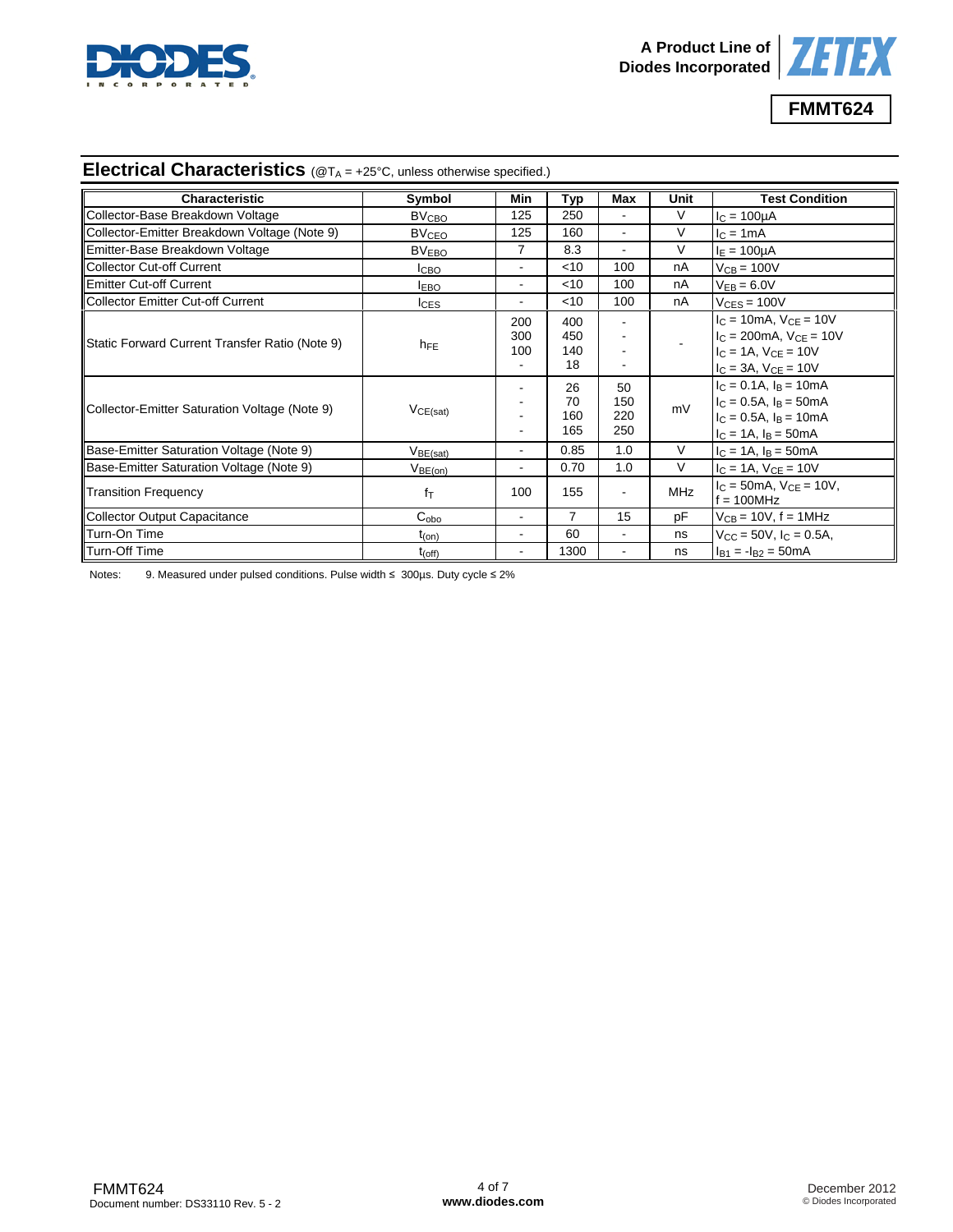



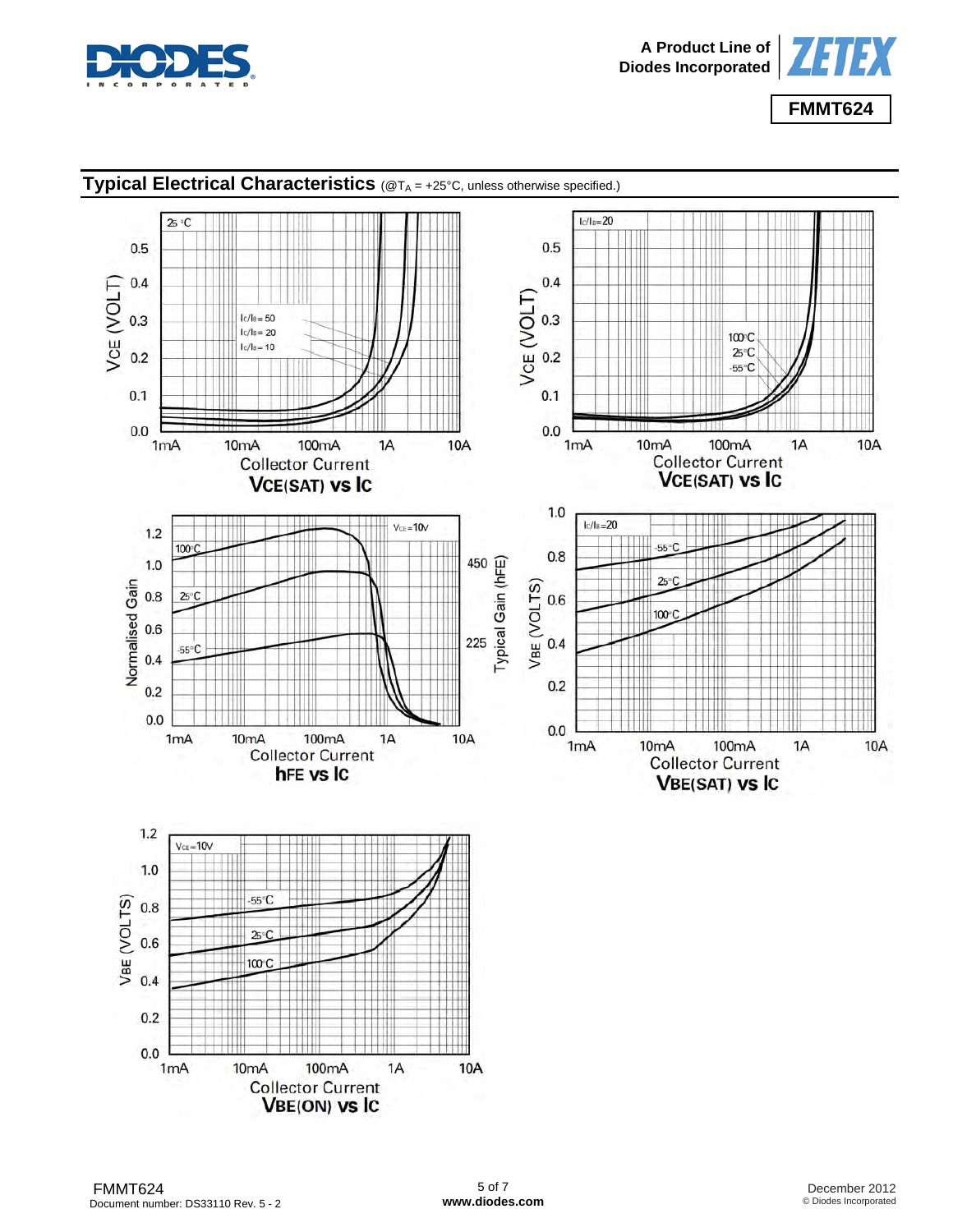



## **Package Outline Dimensions**

Please see AP02002 at [http://www.diodes.com/datasheets/ap02002.pdf fo](http://www.diodes.com/datasheets/ap02002.pdf)r latest version.



# **Suggested Pad Layout**

Please see AP02001 at [http://www.diodes.com/datasheets/ap02001.pdf fo](http://www.diodes.com/datasheets/ap02001.pdf)r the latest version.



| <b>Dimensions</b> | Value (in mm) |
|-------------------|---------------|
|                   | 2.9           |
|                   | 0.8           |
|                   | 0.9           |
| r                 | 2.0           |
| F                 | 1.35          |